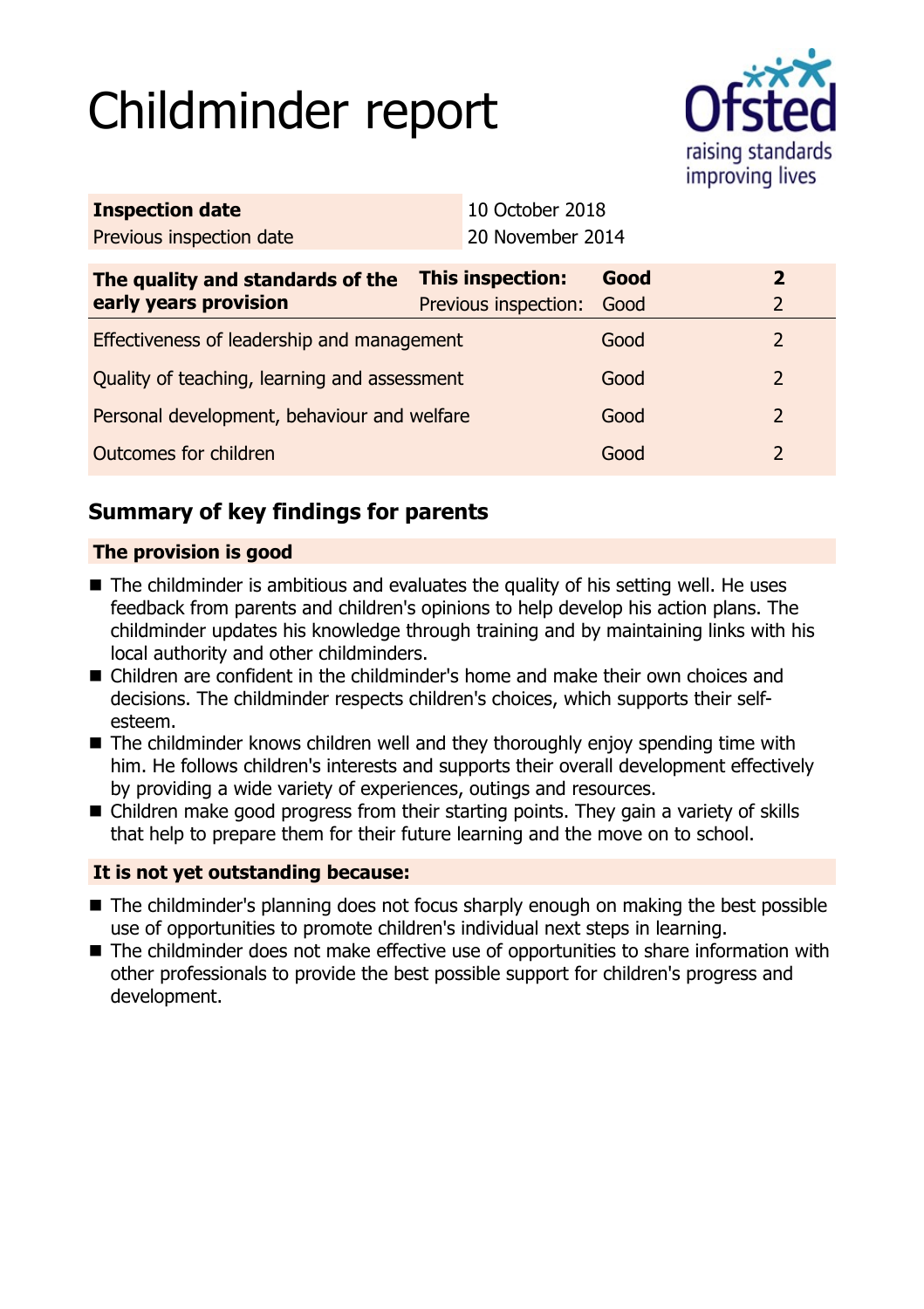## **What the setting needs to do to improve further**

#### **To further improve the quality of the early years provision the provider should:**

- plan for children's learning more meticulously to make the most effective use of opportunities to promote their next steps in learning
- $\blacksquare$  make the best use of opportunities to share information with other professionals to promote the best possible outcomes for children.

#### **Inspection activities**

- The inspector had a tour of the areas of the premises used for childminding purposes.
- The inspector reviewed parents' written feedback and other relevant documents, including evidence of the childminder's suitability and qualifications.
- $\blacksquare$  The inspector observed activities indoors and assessed the impact of teaching on children's learning. She conducted a joint observation with the childminder.

**Inspector** Lauren Parsons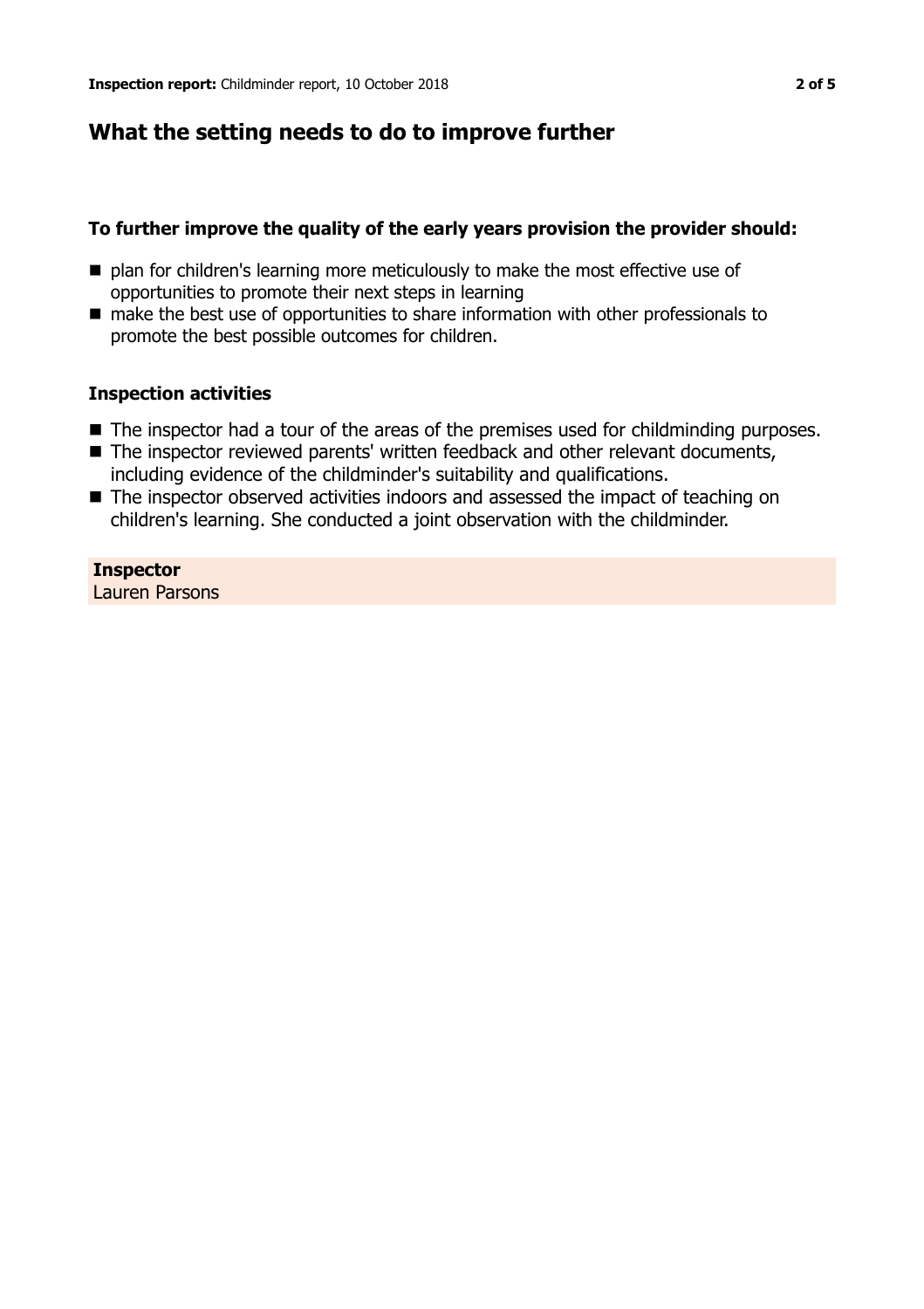## **Inspection findings**

## **Effectiveness of leadership and management is good**

The childminder has a clear understanding of his role and responsibilities. He manages his setting well and often refreshes his knowledge to continually provide a good-quality service for parents and children. Parents' feedback about the childminder is positive and he works well in partnership with them. Safeguarding is effective. The childminder has undertaken appropriate training to underpin his knowledge of how to identify safeguarding and wider child protection issues. He is fully aware of the correct local procedures to report concerns relating to children or adults. The childminder uses risk assessment effectively to minimise risks and hazards in his home. Children show a good understanding of how to keep themselves safe, for example, as they climb a step to wash their hands in the sink.

## **Quality of teaching, learning and assessment is good**

Children engage in experiences that promote their development in all areas. The childminder makes good use of what he knows from his own observations and discussions with parents to assess children's progress from their starting points. He quickly identifies where children may require further support. Children really enjoy listening to the childminder read stories. The childminder is very animated and uses lots of different voices for the characters so children stay interested and engaged in what he is saying. Children play imaginatively with the childminder and have conversations on the pretend phone. They develop their physical coordination as they dance and move like different animals.

### **Personal development, behaviour and welfare are good**

Children are supported to learn more about the wider world. The childminder regularly takes them out in the local community or the nearby city. Children explore books, puzzles and other resources that help them to recognise diversity. The childminder uses children's home languages in play and provides opportunities for them to begin to recognise key words on labels. Children are provided with healthy, nutritionally balanced snacks and meals. The childminder is fully aware of children's dietary needs and adapts his menu to meet their requirements. The childminder is a positive role model for children. He teaches children good manners, respectful behaviour, patience and good social skills.

### **Outcomes for children are good**

Children have positive attitudes towards learning and enjoy taking on new or more challenging tasks and activities. Older children correctly identify colours and shapes. They enjoy matching magnetic shapes to their corresponding drawn shape on a large board. The childminder provides opportunities for children to use number language in their play and also to recognise written numbers.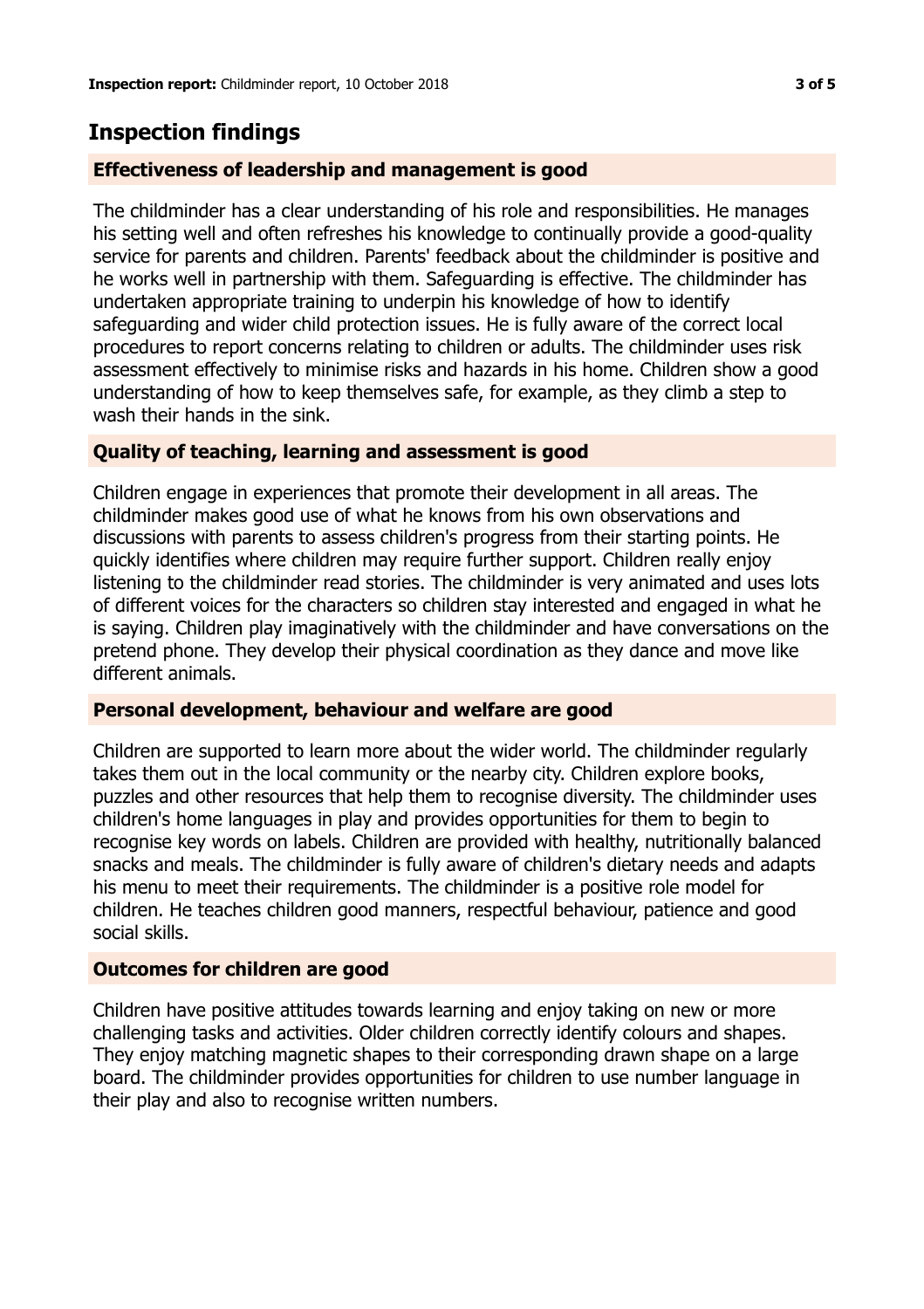## **Setting details**

| Unique reference number       | EY450706                                                                             |
|-------------------------------|--------------------------------------------------------------------------------------|
| <b>Local authority</b>        | Liverpool                                                                            |
| <b>Inspection number</b>      | 10069582                                                                             |
| <b>Type of provision</b>      | Childminder                                                                          |
| <b>Registers</b>              | Early Years Register, Compulsory Childcare<br>Register, Voluntary Childcare Register |
| Day care type                 | Childminder                                                                          |
| Age range of children         | $1 - 10$                                                                             |
| <b>Total number of places</b> | 6                                                                                    |
| Number of children on roll    | 9                                                                                    |
| Date of previous inspection   | 20 November 2014                                                                     |

The childminder registered in 2012 and lives in Aigburth, Liverpool. He operates all year round from 7.45am to 5.45pm Monday to Thursday, except bank holidays and family holidays.

This inspection was carried out by Ofsted under sections 49 and 50 of the Childcare Act 2006 on the quality and standards of provision that is registered on the Early Years Register. The registered person must ensure that this provision complies with the statutory framework for children's learning, development and care, known as the early years foundation stage.

Any complaints about the inspection or the report should be made following the procedures set out in the guidance Complaints procedure: raising concerns and making complaints about Ofsted, which is available from Ofsted's website: www.ofsted.gov.uk. If you would like Ofsted to send you a copy of the guidance, please telephone 0300 123 4234, or email [enquiries@ofsted.gov.uk.](mailto:enquiries@ofsted.gov.uk)